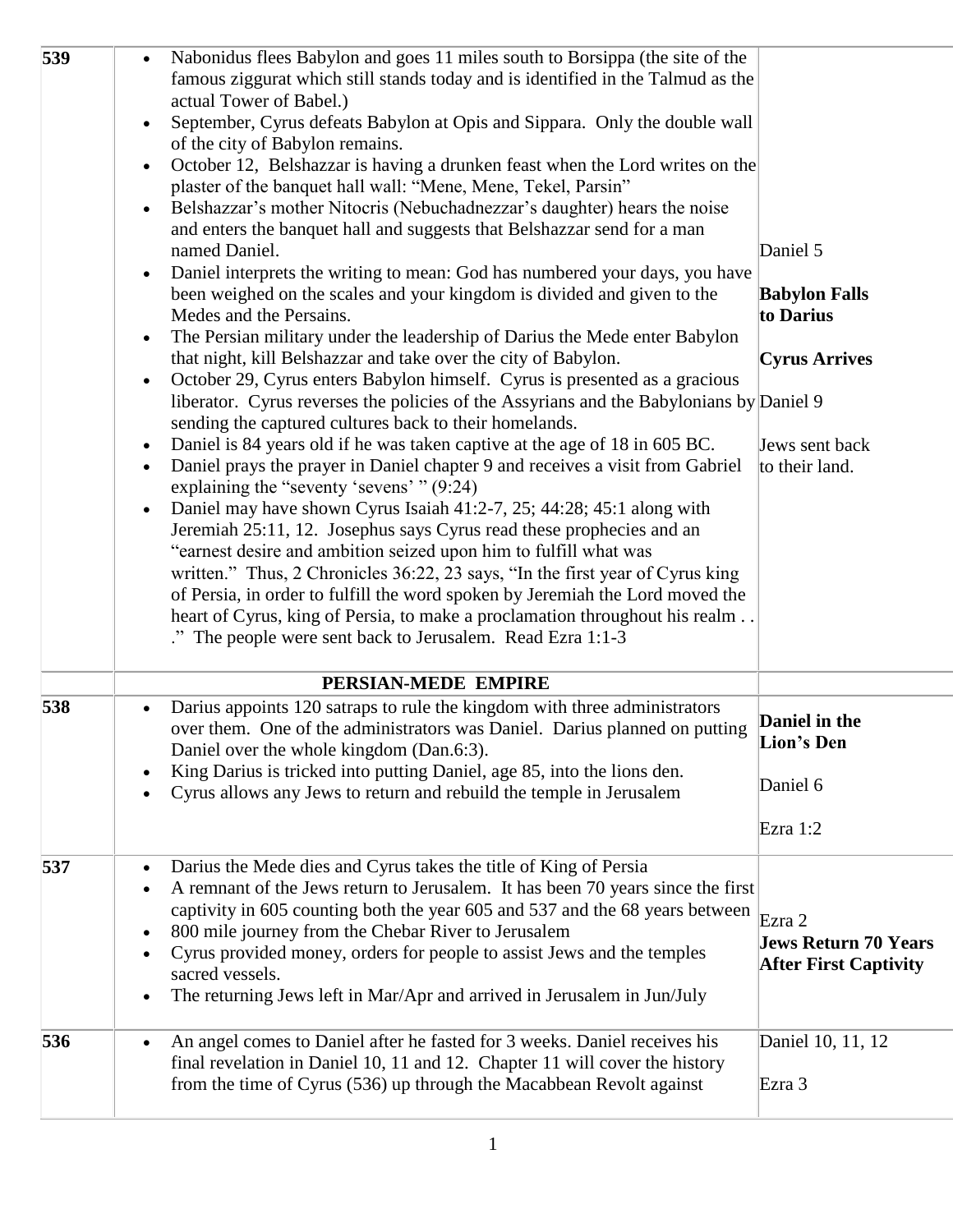|     | Antiochus Epiphanies (168). The prophecy then continues with the rise of the <b>Zerubbabel</b><br>anti-Christ $(11:36)$                                                                                                                                                                                                                                                                                                                                                                                                                                                                                                                                                                                                                                                                                                             |                                                                                                                |
|-----|-------------------------------------------------------------------------------------------------------------------------------------------------------------------------------------------------------------------------------------------------------------------------------------------------------------------------------------------------------------------------------------------------------------------------------------------------------------------------------------------------------------------------------------------------------------------------------------------------------------------------------------------------------------------------------------------------------------------------------------------------------------------------------------------------------------------------------------|----------------------------------------------------------------------------------------------------------------|
|     | Zerubbabel goes to rebuild the temple<br>$\bullet$                                                                                                                                                                                                                                                                                                                                                                                                                                                                                                                                                                                                                                                                                                                                                                                  | Altar Rebuilt                                                                                                  |
|     | The altar is built and the foundation for the temple is laid.<br>$\bullet$                                                                                                                                                                                                                                                                                                                                                                                                                                                                                                                                                                                                                                                                                                                                                          | Ezra 4:1-5                                                                                                     |
|     | Samaritan's begin to oppose the Jew's efforts to rebuild the temple (Ez. 4:1-5) Jews Opposed<br>$\bullet$                                                                                                                                                                                                                                                                                                                                                                                                                                                                                                                                                                                                                                                                                                                           |                                                                                                                |
| 534 | Cyrus gives his son Cambyses the task of preparing for an expedition against<br>$\bullet$<br>Egypt which will finally be unleashed in 525 BC                                                                                                                                                                                                                                                                                                                                                                                                                                                                                                                                                                                                                                                                                        | <b>Cambyses</b>                                                                                                |
| 530 | March 26, at the New Years festival Cyrus appoints his son, Cambyses, as hi<br>sco-regent and successor. Cambyses is given title "King of Babylon" and<br>Cyrus maintains the title "King of Kings."                                                                                                                                                                                                                                                                                                                                                                                                                                                                                                                                                                                                                                |                                                                                                                |
| 529 | Cyrus dies on the battle field verse nomadic barbarians<br>$\bullet$<br>Cyrus was buried in Pasargadae one of the five capital cities (Babylon,<br>Ecbatana, Persepolis, Pasargadae and Susa)<br>Cyrus had built an enormous empire with roads, postal system and legal<br>codes.<br>Cambyses secures the throne by murdering his brother Smerdis                                                                                                                                                                                                                                                                                                                                                                                                                                                                                   |                                                                                                                |
| 525 | Cambyses totally defeats Egypt in the eastern delta of the Nile and captures<br>Memphis.<br>Cambyses desired to capture the Oasis of Ammon further west in the desert<br>$\bullet$<br>and to march on to Carthage but his 50,000 troops perished in the desert and<br>the Phoenician ships refused to land ships carrying Persian soldiers to attack<br>the Phoenician colony of Carthage.                                                                                                                                                                                                                                                                                                                                                                                                                                          | <b>Cambyses</b><br><b>Defeats Egypt</b>                                                                        |
| 522 | Gaumata, a pseudo-Smerdis, claims the throne back in Babylon<br>$\bullet$<br>Cambyses disappears from history near Mt. Carmel on his return to Babylon<br>$\bullet$                                                                                                                                                                                                                                                                                                                                                                                                                                                                                                                                                                                                                                                                 |                                                                                                                |
| 521 | Darius Hystaspes executes Gaumata and takes the throne of the Persian<br>$\bullet$<br>empire<br>Darius Hystaspes searches the royal archives in Babylon and finds that Cyrus<br>had ordered the rebuilding of the temple in Jerusalem. Opposition stops.<br>Within two years Darius Hystaspes stabilizes the empire.<br>$\bullet$                                                                                                                                                                                                                                                                                                                                                                                                                                                                                                   | <b>Darius Hystaspes</b>                                                                                        |
| 520 | The two prophets, Haggia and Zechariah, minister in Jerusalem.<br>$\bullet$<br>August 29, the word of the Lord comes to Haggai and the book of Haggia<br>$\bullet$<br>begins.<br>October 17, Haggai 2:1-9 the word of the Lord is a message for Zerrubabel,<br>$\bullet$<br>the governor, Joshua, the high priest, and the remnant of people<br>Oct/Nov Zechariah records his first message from the Lord in Zechariah 1:1-6<br>$\bullet$<br>Darius Hystaspes searches the royal archives in Babylon and finds that Cyrus<br>$\bullet$<br>had ordered the rebuilding of the temple in Jerusalem. Opposition stops.<br>Rebuilding of the temple resumes after opposition had stopped it 16 years<br>$\bullet$<br>earlier. (Ezra 5-6)<br>December 18, 520, Haggai prophecies blessings on the remnant (Hag. 2:10-<br>$\bullet$<br>23) | Haggai<br><b>Zechariah</b><br>Haggai 1:1-15<br>Haggai 2:1-9<br>Zechariah 1:1-6<br>Ezra $5-6$<br>Haggai 2:10-23 |
|     |                                                                                                                                                                                                                                                                                                                                                                                                                                                                                                                                                                                                                                                                                                                                                                                                                                     |                                                                                                                |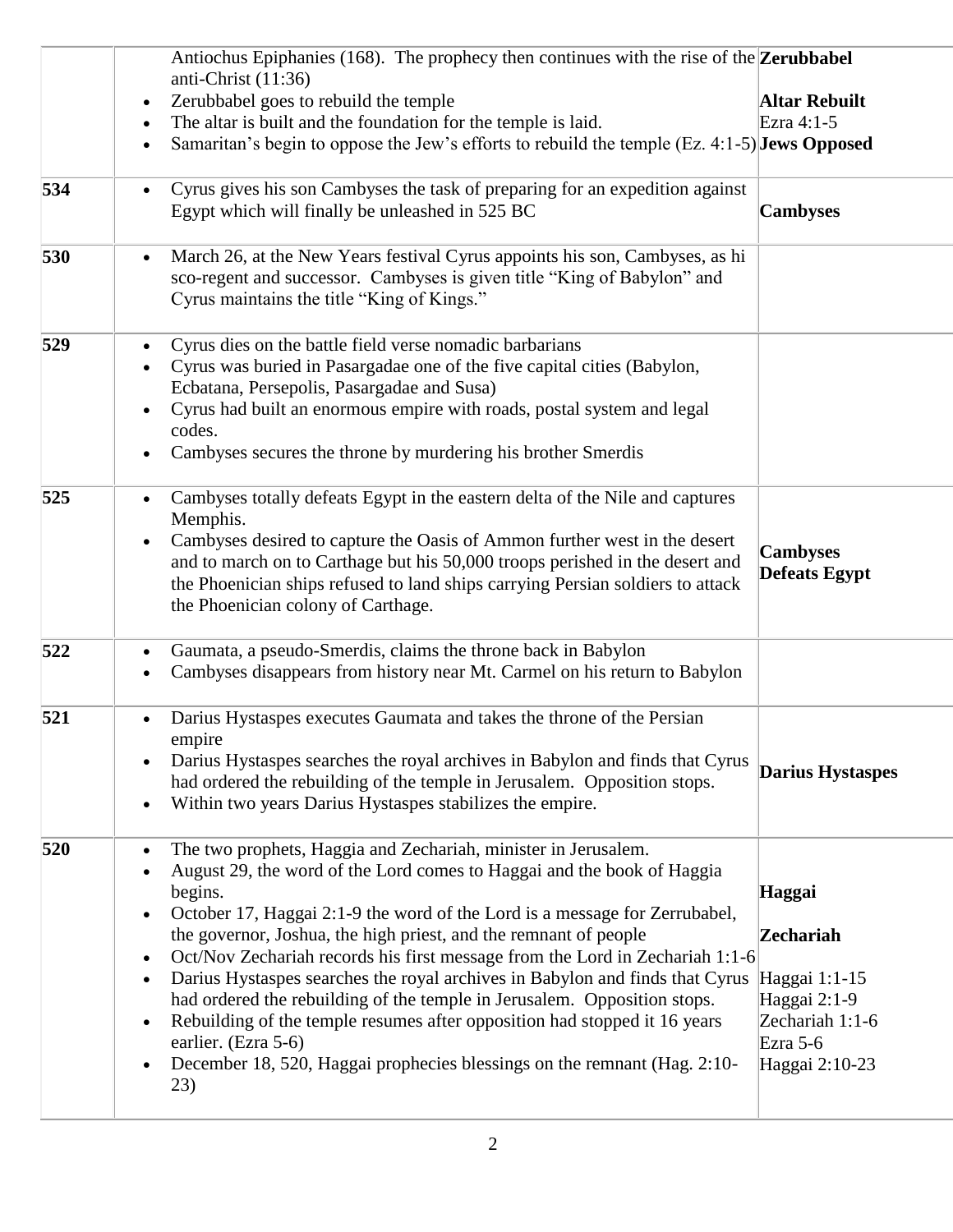| 519 | February 15, in one night Zechariah is given a series of eight night visions in<br>$\bullet$<br>one night:                                                                                                                                                                                                                                                                                                                                                                                                                                                                                                                                                                                                                                                                                                          | Zechariah 1:7-6:8                                                  |
|-----|---------------------------------------------------------------------------------------------------------------------------------------------------------------------------------------------------------------------------------------------------------------------------------------------------------------------------------------------------------------------------------------------------------------------------------------------------------------------------------------------------------------------------------------------------------------------------------------------------------------------------------------------------------------------------------------------------------------------------------------------------------------------------------------------------------------------|--------------------------------------------------------------------|
| 518 | December 7, Zechariah receives the word of the Lord in the fourth year of<br>$\bullet$<br>Darius Hystaspes (Zech. 7)                                                                                                                                                                                                                                                                                                                                                                                                                                                                                                                                                                                                                                                                                                | Zechariah 7                                                        |
| 516 | The temple is completed by Zerubbabel. It has been 70 years since the temple Ezra 6:13-18<br>$\bullet$<br>was destroyed in 586.                                                                                                                                                                                                                                                                                                                                                                                                                                                                                                                                                                                                                                                                                     | <b>Temple Rebuilt</b><br>70 Years After<br><b>It Was Destroyed</b> |
| 490 | Darius attacks Athens by sailing across the Agean Sea and land 20 miles from<br>$\bullet$<br>Athens on the plains of Marathon.<br>The Persians had 600 ships with 20,000 men; Athenians had 10,000 men<br>$\bullet$<br>A Greek runner ran 150 miles in 36 hours to Sparta for help but Sparta didn't<br>$\bullet$<br>come<br>Miltiades, an Athenian general, launched an attack by charging down the hill<br>$\bullet$<br>in formation with thin middle ranks.<br>Persia broke through the middle line but found themselves trapped and rushed<br>$\bullet$<br>back to their ships<br>The Persians headed for the bay of Athens but the Athenians out ran them<br>$\bullet$<br>there and Persia returned home.<br>Athenians captured 7 Persian ships. Casualties suffered: Persia-6,400 Athens-<br>$\bullet$<br>192 | <b>Battle of Marathon</b>                                          |
| 485 | Xerxes begins to reign<br>$\bullet$<br>Samaritans take this chance to file a complaint (Ezra 4:6)<br>Xerxes says stop rebuilding the rebellious city Jerusalem<br>$\bullet$                                                                                                                                                                                                                                                                                                                                                                                                                                                                                                                                                                                                                                         | <b>Xerxes</b><br>Ezra 4:6                                          |
| 483 | Xerxes displays his vast wealth and military power at a banquet in preparation<br>$\bullet$<br>for his invasion of Greece.                                                                                                                                                                                                                                                                                                                                                                                                                                                                                                                                                                                                                                                                                          | Esther 1                                                           |
| 481 |                                                                                                                                                                                                                                                                                                                                                                                                                                                                                                                                                                                                                                                                                                                                                                                                                     |                                                                    |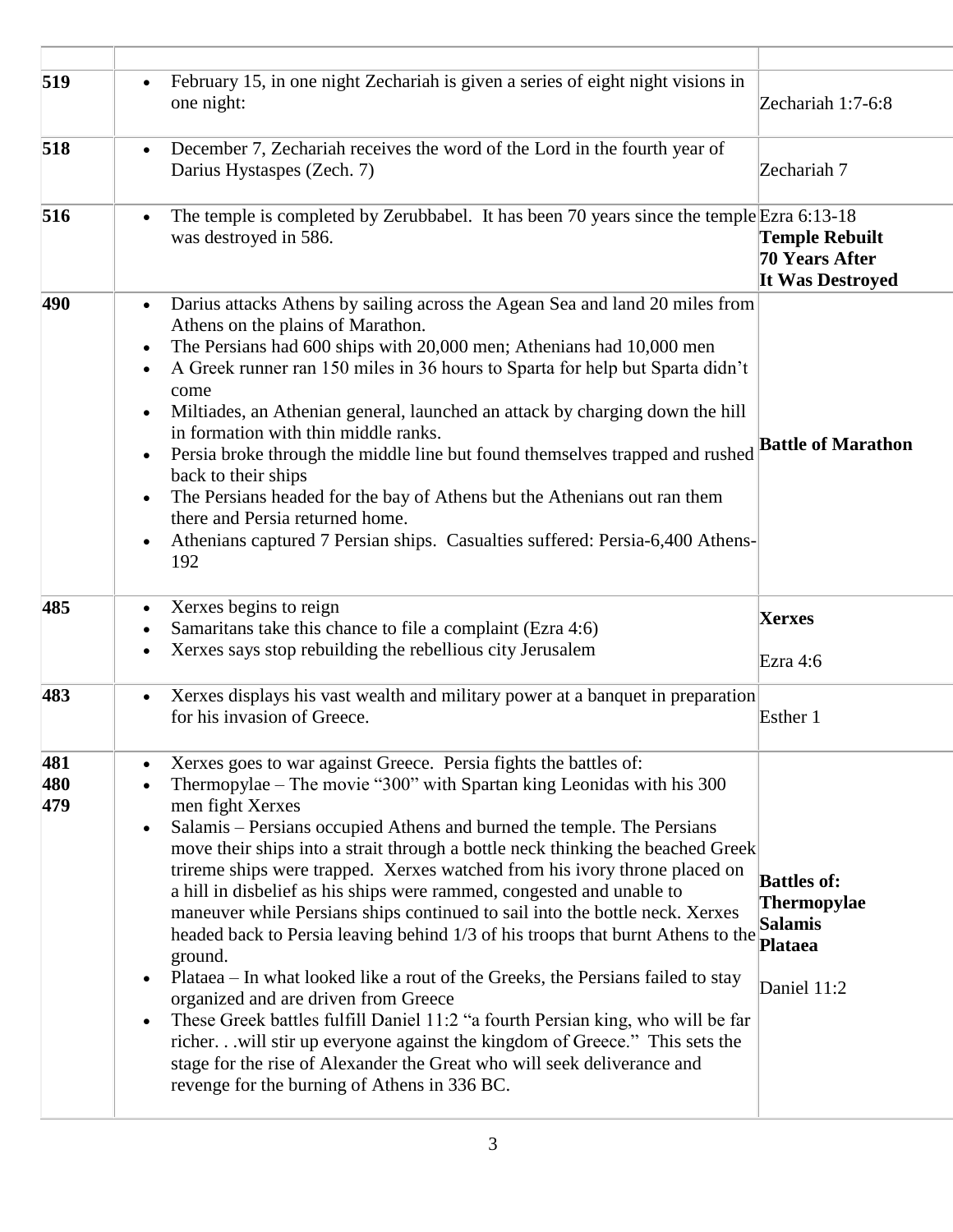| 478 | Esther goes to Xerxes and becomes Queen in Dec/Jan<br>$\bullet$                                                                                                                                                                                                                                                                                                                                                                                                                                                                                                                                                                                                                                                                          | Esther 2                                                                                   |
|-----|------------------------------------------------------------------------------------------------------------------------------------------------------------------------------------------------------------------------------------------------------------------------------------------------------------------------------------------------------------------------------------------------------------------------------------------------------------------------------------------------------------------------------------------------------------------------------------------------------------------------------------------------------------------------------------------------------------------------------------------|--------------------------------------------------------------------------------------------|
| 474 | Esther's fifth year as queen.<br>$\bullet$<br>April 17 is the date set to meet to determine fate of Jews<br>$\bullet$                                                                                                                                                                                                                                                                                                                                                                                                                                                                                                                                                                                                                    | Esther 3:7<br>Haman<br>Esther<br>Mordecai                                                  |
| 473 | According to Haman's plans and Xerxes order the Jews are to be killed in<br>$\bullet$<br>Persia on March 7<br>March 7, the Jews defnd themselves. The Jews kill 500 men in Susa and 10 of Esther 3:12-14<br>$\bullet$<br>Haman's sons.                                                                                                                                                                                                                                                                                                                                                                                                                                                                                                   |                                                                                            |
| 465 | Xerxes is inside his bedchamber when he is assassinated by 3<br>$\bullet$<br>conspirators. They convince Artaxerxes, Xerxes's son, to slay his older<br>brother. They then try to kill Artaxerxes who is only wounded but kills his<br>attacker.<br>Artaxerxes becomes Persian Emperor and will reign for 41 years<br>Esther would be about 38 years old if she became queen when she was 25.<br>$\bullet$                                                                                                                                                                                                                                                                                                                               | <b>Artaxerxes</b>                                                                          |
| 464 | Artaxerxes says to stop rebuilding the rebellious city<br>$\bullet$<br>Artaxerxes says "this city will not be rebuilt until I so order."<br>$\bullet$                                                                                                                                                                                                                                                                                                                                                                                                                                                                                                                                                                                    | Ezra 4:7-23<br>Ezra 4:21<br>Daniel 9:25                                                    |
| 458 | In Artaxeres' seventh year he issues the decree to rebuild and restore<br>$\bullet$<br>Jerusalem<br>April 8, Ezra leaves Babylon and arrives in Jerusalem on August 4<br>December 19 the people assemble and the investigation of intermarriage<br>$\bullet$<br>begins                                                                                                                                                                                                                                                                                                                                                                                                                                                                   | <b>Decree to Rebuild</b><br>Ezra<br>Ezra 7: 8-9, 12-26<br>Daniel 9:25<br>Ezra 10:9-16      |
| 457 | Ezra committee ends their three month long investigation into intermarriage<br>$\bullet$<br>by Mar/Apr                                                                                                                                                                                                                                                                                                                                                                                                                                                                                                                                                                                                                                   | Ezra 10:17                                                                                 |
| 446 | Nov/Dec, Nehemiah is in Susa and hears a report from a Jew from Jerusalem<br>$\bullet$<br>that the walls of Jerusalem have not been rebuilt                                                                                                                                                                                                                                                                                                                                                                                                                                                                                                                                                                                              | Nehemiah<br>Nehemiah 1                                                                     |
| 445 | Artaxerxes 20th year<br>$\bullet$<br>Mar/Apr, Nehemiah, Artaxerxes cup bearer, speaks to Artaxerxes about<br>$\bullet$<br>Jerusalem's ruined wall system (Neh. 2:1)<br>August 10, Nehemiah begins to rebuild the walls of Jerusalem<br>$\bullet$<br>Opposition to building the walls (Neh. 4, 6)<br>$\bullet$<br>October 2, The walls of Jerusalem are completed in 52 days (Neb. 6:15)<br>$\bullet$<br>October 8, Ezra reads the Law to public for first time in thirteen years (8:2)<br>$\bullet$<br>October 9, the people of Jerusalem celebrate the Feast of Tabernacles (8:13)<br>$\bullet$<br>October 30, Israel confesses their sin (Neh. 9)<br>$\bullet$<br>If Esther was 25 when she married Xerxes she is now 58.<br>$\bullet$ | Nehemiah 2:1<br>Nehemiah 4<br>Nehemiah 6:15<br>Nehemiah 8:2<br>Nehemiah 8:13<br>Nehemiah 9 |
| 433 | Nehemiah is recalled to Artaxerxes after a 12 year absence<br>Artaxerxes is in his 32 year as the king of the Persian Empire<br>$\bullet$                                                                                                                                                                                                                                                                                                                                                                                                                                                                                                                                                                                                | Nehemiah 5:14;<br>13:6                                                                     |